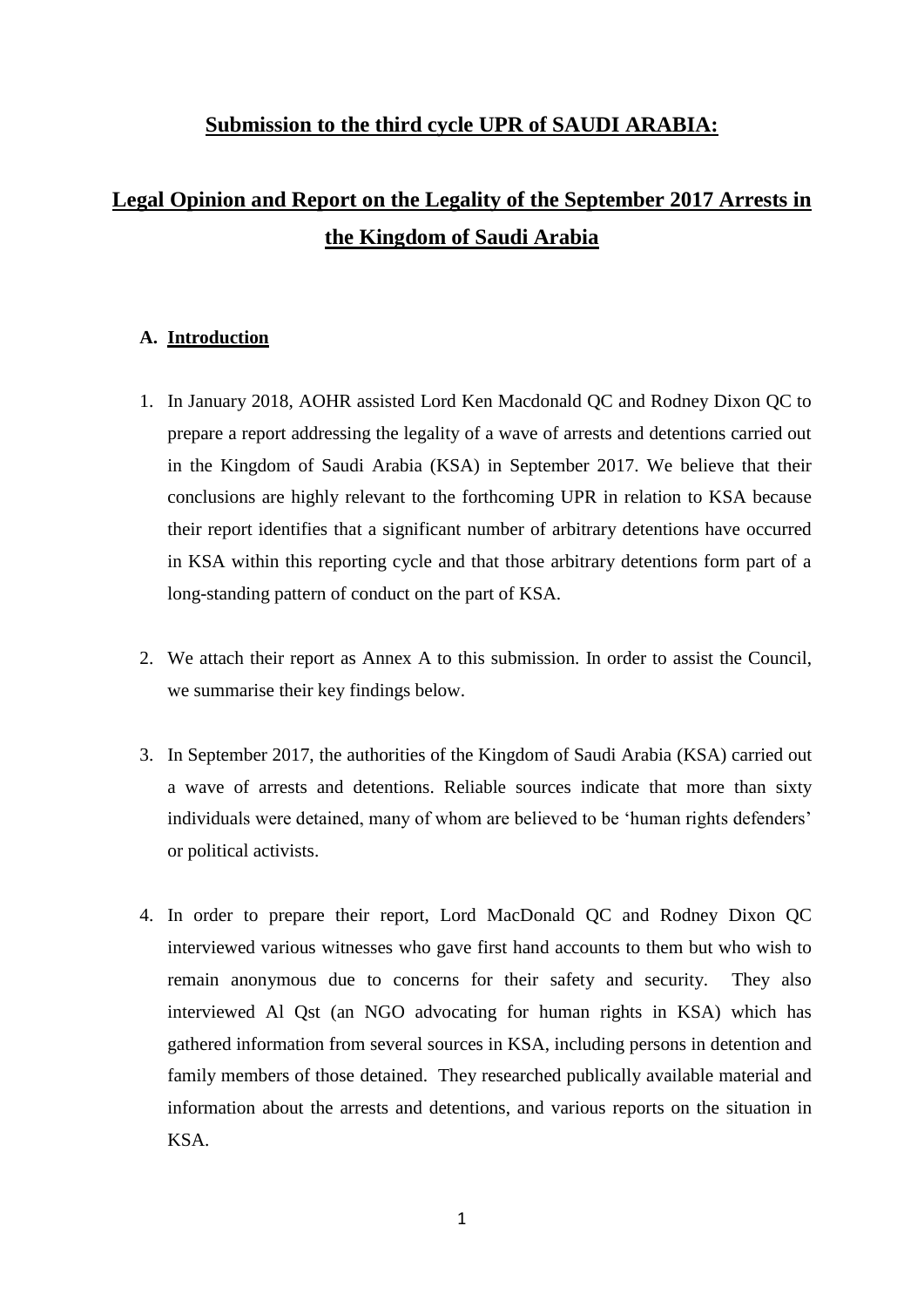- 5. Their investigations confirmed the following factual matters relevant to the Council's deliberations:
	- a. In total 61 persons are believed to have been detained by KSA in September 2017; 30 detentions have been verified while the whereabouts of 31 persons are still unknown and to be confirmed.
	- b. Salman Al-Awda was arrested at his home address in Riyadh on 7 September 2017 by uniformed members of the State Security Forces. No arrest warrant or decision was produced. No charges have yet been laid against him.
	- c. Malik Al-Ahmad was also detained in September 2017. There is no known reason for his detention. He is a media expert and was involved with the press for many years. But he is not a political activist. As far as they are aware, no arrest warrant has been issued and no charges have been laid against him.
	- d. Salman Al-Awda was arrested shortly after tweeting that he encouraged the Saudi and Qatari authorities to reconcile with each other - a statement which is, of course, contrary to the official policy of KSA. No other explanation for his detention has been put forward by KSA. It therefore appears that he was detained for exercising his right to freedom of expression.
	- e. Family members of Salman Al-Awda have been the subject of illegitimate pressure from state authorities. One family member, Khalid Al-Awda, was reportedly arrested for tweeting about Salman Al-Awda's arrest. Another 17 members of Mr Al-Awda's family have had travel bans imposed on them.
	- f. Not all those detained in September 2017 were treated in the same way. Some have apparently been allowed to contact their families. Others have not. Ali Al Aomri has not been heard from at all since his detention in September 2017 (now five months ago). Salman Al-Awda was allowed one telephone call in October 2017 (therefore after being detained for around one month) but no further contact has been permitted. Others, including Khalid Al-Awda and Sami Al-Majed have been allowed at least one short family visit. This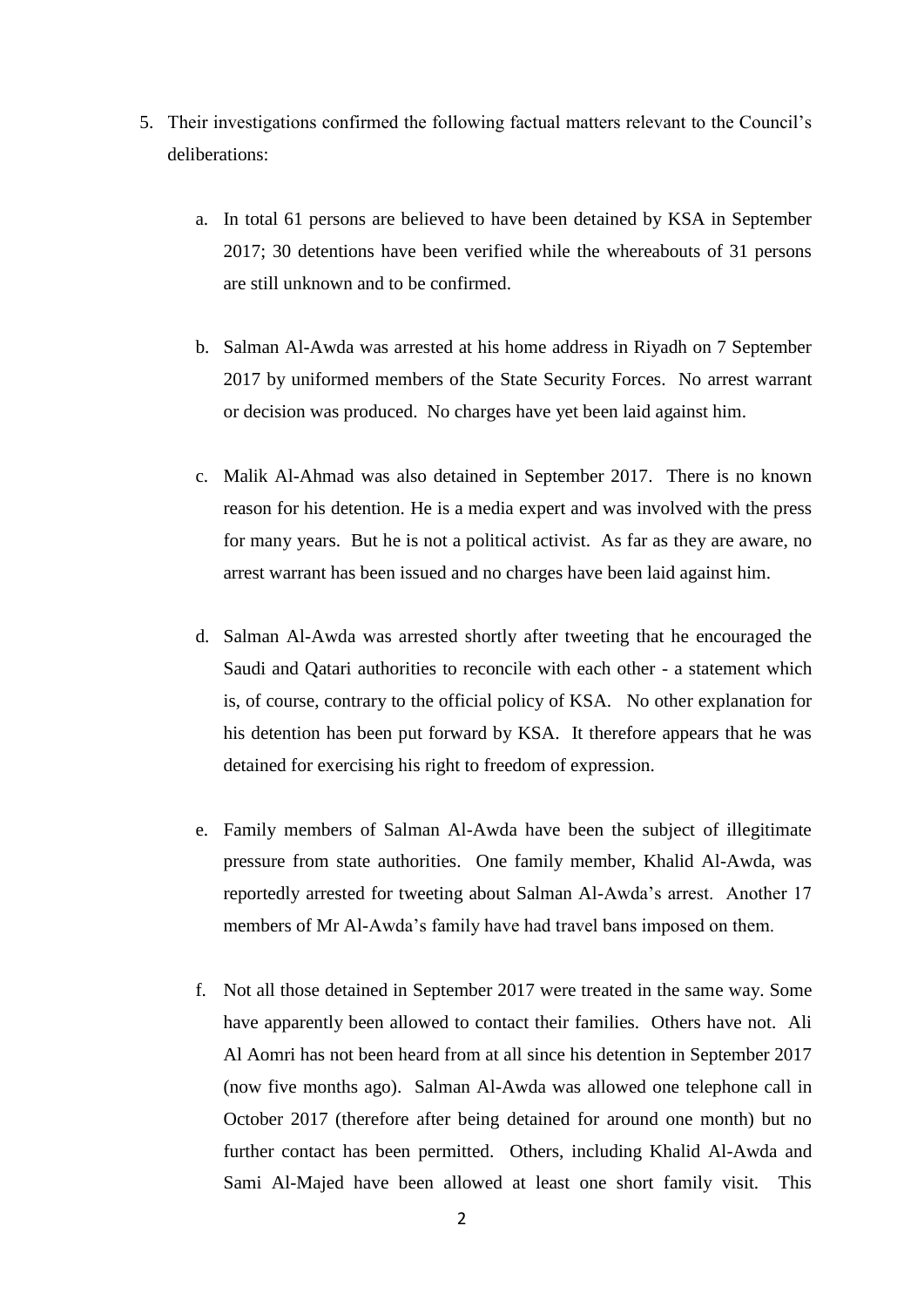differential treatment reinforces the impression of arbitrariness because there is no obvious reason to allow some detainees to contact their families but not to accord the same basic right to others.

- g. Salman Al-Awda has been hospitalised. It is understood that his family members have sent official requests to try to find out what has happened to him but there has been no official response from KSA authorities. They have not been allowed to visit him in hospital. In the absence of an official explanation from KSA, his family and others will draw the inference that the cause of his hospitalisation could be as a result of his detention.
- h. A number of those detained suffer from serious medical conditions. In particular, Mostafa el Hassan is believed to suffer from an advanced stage of cancer. Further, medical notes from July 2016 confirm that Sami Al-Majed had a benign growth on his skull which required monitoring by medical professionals. He was not allowed medical treatment, at least during his initial detention prior to his transfer to Dhahban.
- i. Detainees including Sami Al-Majed, Salman Al-Awda, and others have been held in solitary confinement.
- j. Family members and friends have also expressed more general concerns that when they were allowed to see the detainees, they had noticeably lost weight, they had been treated poorly or that they feared ill-treatment.
- 6. The report concluded that these detentions are arbitrary and unlawful. The facts summarised above lead to the conclusion that the detentions are arbitrary because:
	- a. No warrant of arrest was produced at the time of detention. No criminal charges have been brought against those detained. So far as the authors are aware, none of those detained have been brought before a Court. There is thus no justification for the detentions under national law and international law.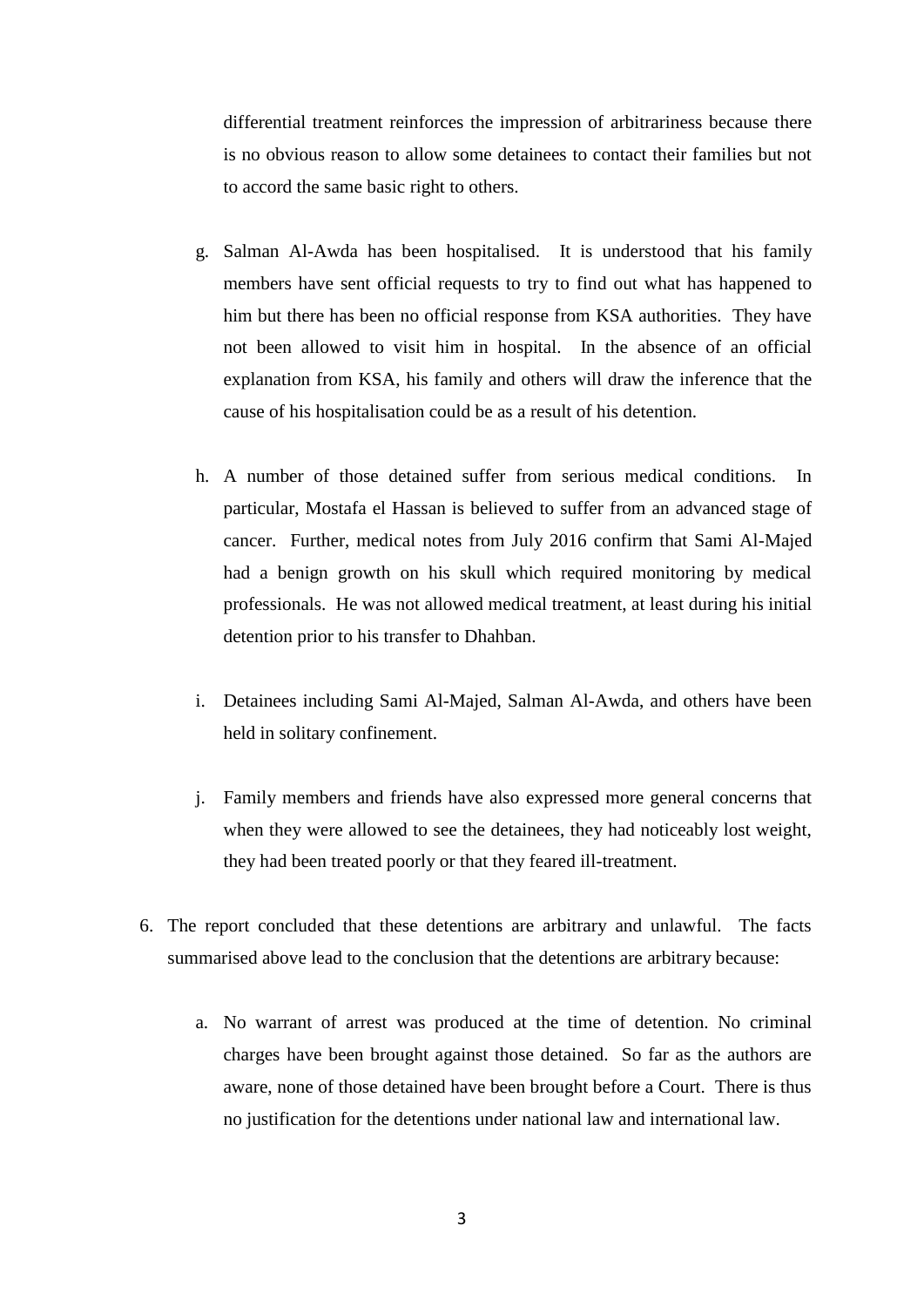- b. In the case of Salman Al-Awda and others, the detention appears to result from their peaceful exercise of their fundamental right to freedom of expression.
- c. In many cases the imposition of incommunicado detention and solitary confinement are sufficiently severe to provide a further basis for holding that the detentions are arbitrary.
- 7. We respectfully urge the Human Rights Council to consider the annexed report in full because it summarises evidence of serious human rights violations from a variety of sources, including first hand witness testimony. Further, it analyses the pattern of arbitrary detentions in KSA over the past years as set out in the Opinions of the UN Working Group on Arbitrary Detention. Those Opinions show clearly that the September 2017 detentions cannot be treated as isolated incidents but rather are part of a pattern of abuses that has persisted unchecked for at least the last ten years.
- 8. We invite the Human Rights Council to:
	- a. Condemn the violations of fundamental human rights in KSA, including those documented in this report;
	- b. Call for the immediate release of those arbitrarily detained in September 2017 and all those held in prison unlawfully;
	- c. Recommend, again, that KSA accede to the International Covenant on Civil and Political Rights (ICCPR) and all other relevant international human rights instruments; and
	- d. Refer the matter to the UN General Assembly for action to be taken against KSA to hold the KSA authorities to account for the continuing violations and for remedies to be provided to the victims.
- 9. The evidence of human rights violations committed by KSA, as documented in this report and others, is now so compelling that the UN General Assembly should